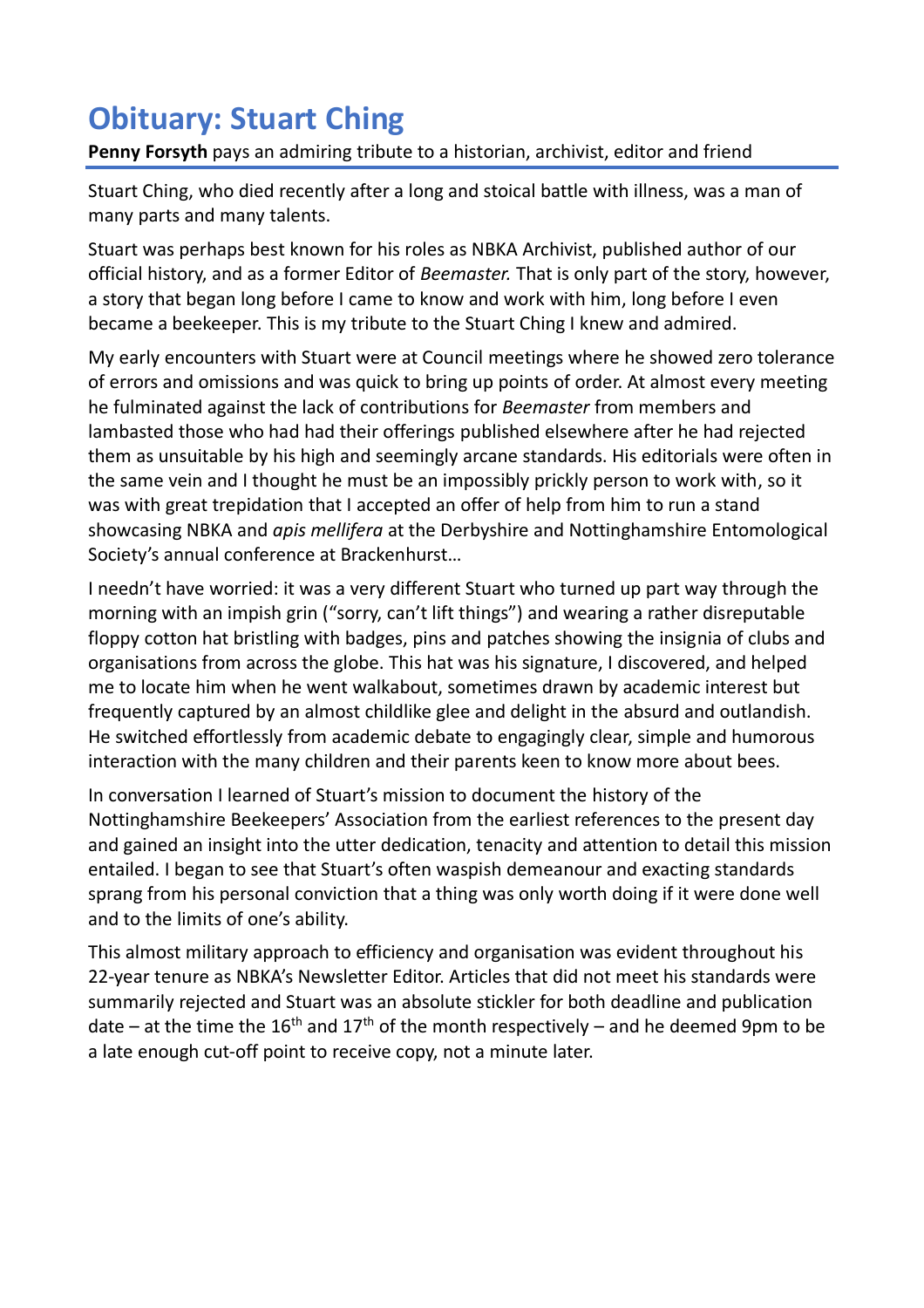Stuart's meticulous planning extended to his intended length of tenure as Editor: he would serve 25 years and stated his intention to retire in 2019 at the 134<sup>th</sup> AGM. When illness forced him to step down three years short of this target and the role passed to me, his daughter Jane sent me the draft copies he had prepared of every issue up to his retirement date, many of them complete. In the course of the next few months I received several archives of articles, photographs, cartoons, poems and curiosities collected over the years with a view to inform, educate or amuse his readers.



Stuart had close connections with beekeeping organisations in the US and regularly featured articles from their newsletters in *Beemaster* (and often some excruciating puns and cartoons, which he loved). He was, I believe, something of a linguist, often translating items for inclusion when he had insufficient material, and I very much suspect that a charming collection of unattributed drawings and cartoons I found in one of his archives was his own work, too. Stuart was also an avid collector of stamps with a beekeeping theme and produced a gloriously illustrated collectors' guide; he was a compiler of crosswords, producing four books of puzzles for Northern Bee Books; and an enthusiastic amateur archaeologist, spending weekends searching out history in the ground beneath his feet.